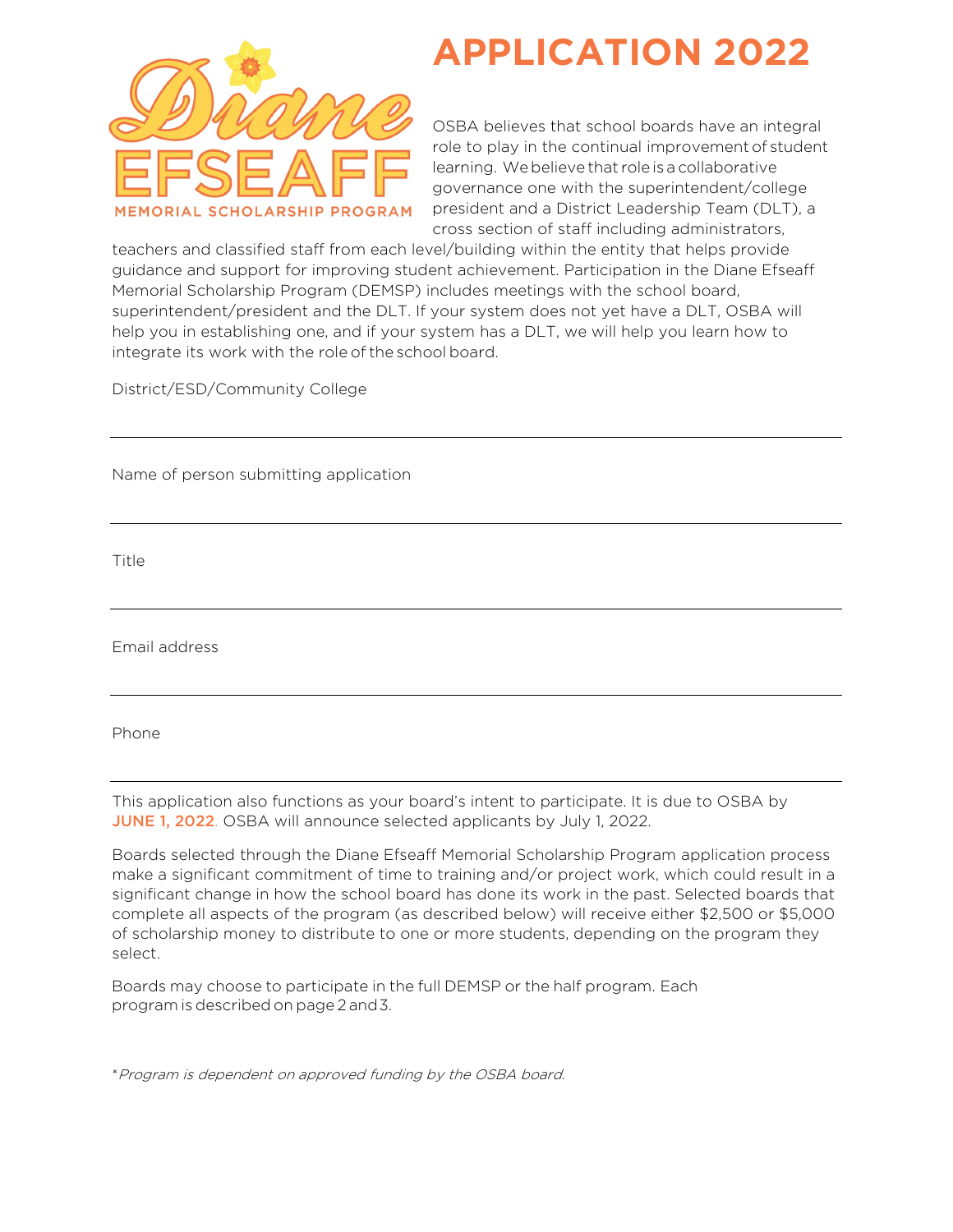## **FULL DEMSP:**

This program is ideal for boards that have not completed OSBA's Roles and Responsibilities trainings in the last 12 months, or that have had significant turnover on the board since last completing the training. It may also be ideal for boards that wish to develop/revise a board operating agreement, a board self-evaluation, or the superintendent/president evaluation process, and/or that desire to invest deeply in their own professional development.

Boards applying for this program must be willing to commit to a minimum of 18 hours of professional development/project work. DEMSP sessions must be scheduled as stand-alone special meetings and are not to be combined with other board business. Full board participation is expected at the DEMSP sessions (a quorum must be present).

Boards that complete the program will earn a \$5,000 scholarship to distribute to one or more students.

### All participants must also complete a superintendent/president evaluation and the OSBA online board self-evaluation during the eligibility period.

| <b>SESSION</b> | <b>TOPIC</b>                                                                                                                                                      | <b>TIME COMMITMENT</b> |
|----------------|-------------------------------------------------------------------------------------------------------------------------------------------------------------------|------------------------|
| Session 1      | Facilitated planning session. Assessment of<br>board training needs, setting expectations,<br>designing project goals and outcomes,<br>scheduling future sessions | Approx. 3 hours        |
| Session 2      | Customized board training                                                                                                                                         | Approx. 3 hours        |
| Session 3      | Customized board training                                                                                                                                         | Approx. 3 hours        |
| Session 4      | Project session 1<br>(with District Leadership Team)                                                                                                              | Approx. 3 hours        |
| Session 5      | Project session2<br>(with District Leadership Team)                                                                                                               | Approx. 3 hours        |
| Session 6      | Final project session<br>(with District Leadership Team)                                                                                                          | Approx. 3 hours        |

A sample program outline is below: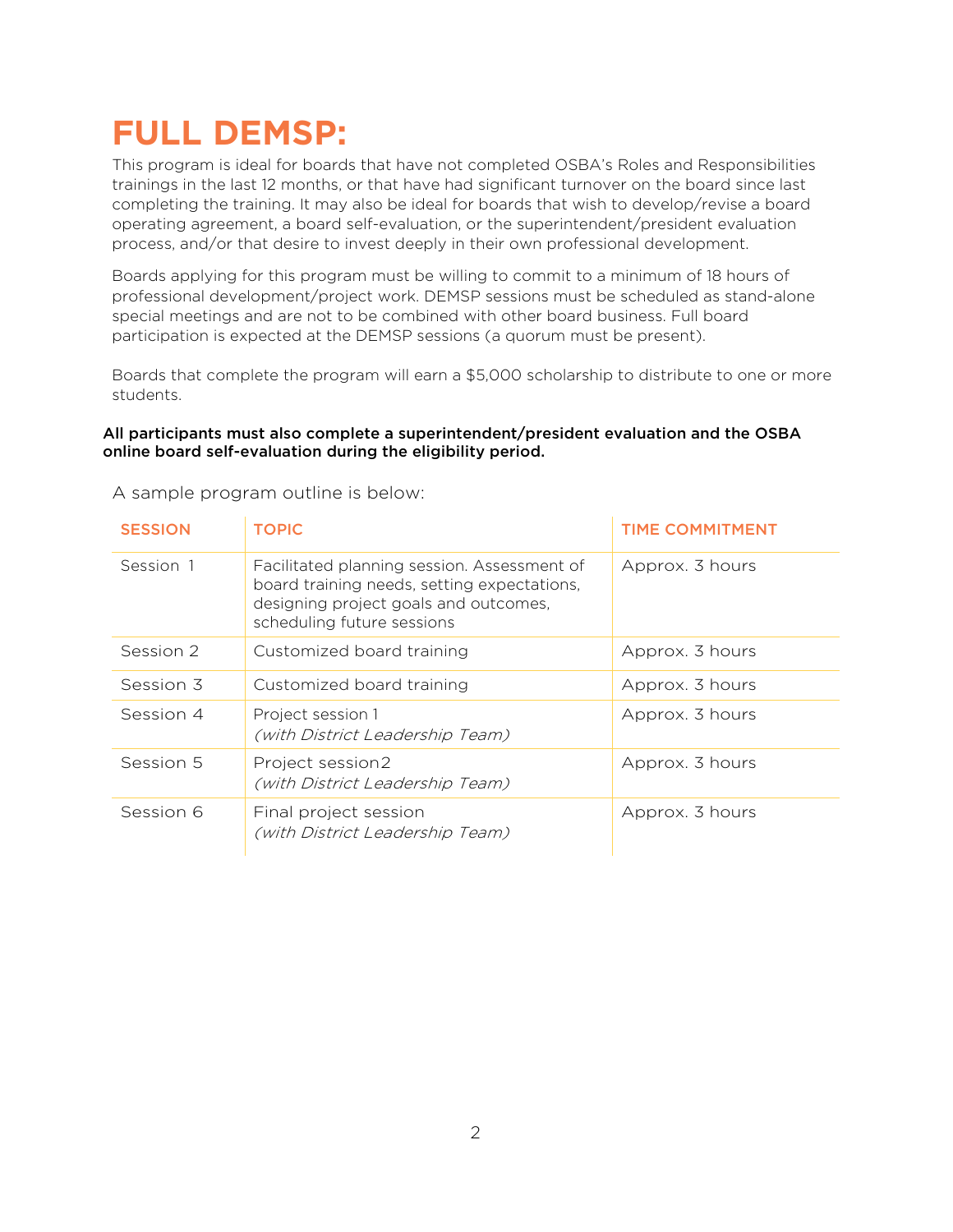# **HALF DEMSP:**

This program may be ideal for boards that have recently completed OSBA's Basic Roles and Responsibilities trainings and have had no significant turnover on the board since last completing the training. It may also be ideal for boards that wish to expand on a previous scholarship project or complete a different project, or that have less time to commit to the board's professional development.

Boards applying for this program must be willing to commit to a minimum of 12 hours of professional development/project work. DEMSP sessions must be scheduled as stand-alone special meetings and are not to be combined with other board business. Full board participation is expected at the DEMSP sessions (a quorum must be present).

Boards that complete the program will earn a \$2,500 scholarship to distribute to one or more students.

#### All participants must also complete a superintendent/president evaluation and the OSBA online board self-evaluation during the eligibility period.

| <b>SESSION</b> | <b>TOPIC</b>                                                                                                                                               | <b>TIME COMMITMENT</b> |
|----------------|------------------------------------------------------------------------------------------------------------------------------------------------------------|------------------------|
| Session 1      | Facilitated planning session. Assessment<br>of board needs for project, setting<br>expectations, designing project<br>outcomes, scheduling future sessions | Approx. 3 hours        |
| Session 2      | Project session 1<br>(with District Leadership Team)                                                                                                       | Approx. 3 hours        |
| Session 3      | Project session 2<br>(with District Leadership Team)                                                                                                       | Approx. 3 hours        |
| Session 4      | Final project session<br>(with District Leadership Team)                                                                                                   | Approx. 3 hours        |

A sample program outline is below: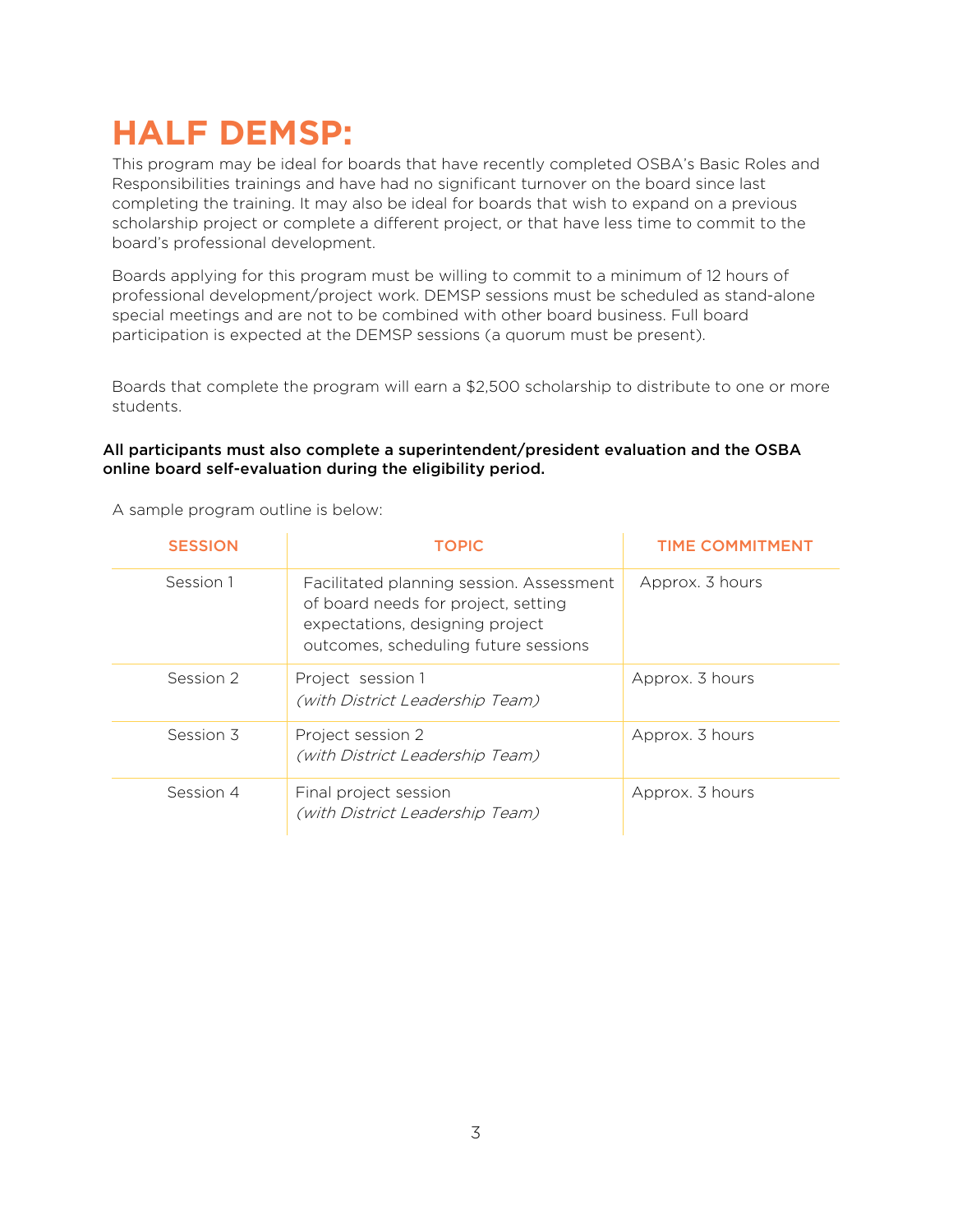# **BOARD PROJECT**

Each participating board must complete a board project (to be approved by OSBA's Director of Board Development). The board project must be:

- Designed to impact student achievement for all students
- Relate to a potential, proposed or newly adopted district initiative

(Examples of this might include a districtwide implementation of AVID or Restorative Justice, creating/operationalizing a board equity lens, setting and implementing board professional development and district goals, and building a long-term monitoring plan for a newly adopted strategic plan.)

The first session of the DEMSP will be planning the project and learning how the principles of collaborative governance apply. The superintendent/president may be asked to build a District Leadership Team (DLT), a cross section of staff that can help provide guidance and support for improving student achievement, to meet with the board for project sessions.

The project sessions will be co-created with the OSBA facilitator and will address applicable research about how boards impact student achievement through policy and accountability by setting clear expectations (vision and goals), aligning and sustaining resources to meet goals, holding the system accountable by using and monitoring data, learning as a team, engaging with stakeholders and building public will.

### **OTHER REQUIREMENTS**

The board must submit evidence that the board has formally agreed to apply for and, if selected, participate in the Diane Efseaff Memorial Scholarship Program as described in this application.

During the eligibility period (7/1/22 – 6/30/23), you must submit documentation of the following:

- 1. Completed superintendent/president evaluation. Please note that the OSBA Targeted Feedback Survey is not included in the cost of the DEMSP. If the participating board elects to conduct a Targeted Feedback Survey through OSBA as part of their superintendent/president evaluation, the costs for that service will be executed and invoiced under a separate service agreement.
- 2. Completed board self-evaluation using the OSBA online balanced governance selfevaluation tool<sup>\*</sup>. The full Board Self-Assessment Survey report and facilitation are included in the DEMSP.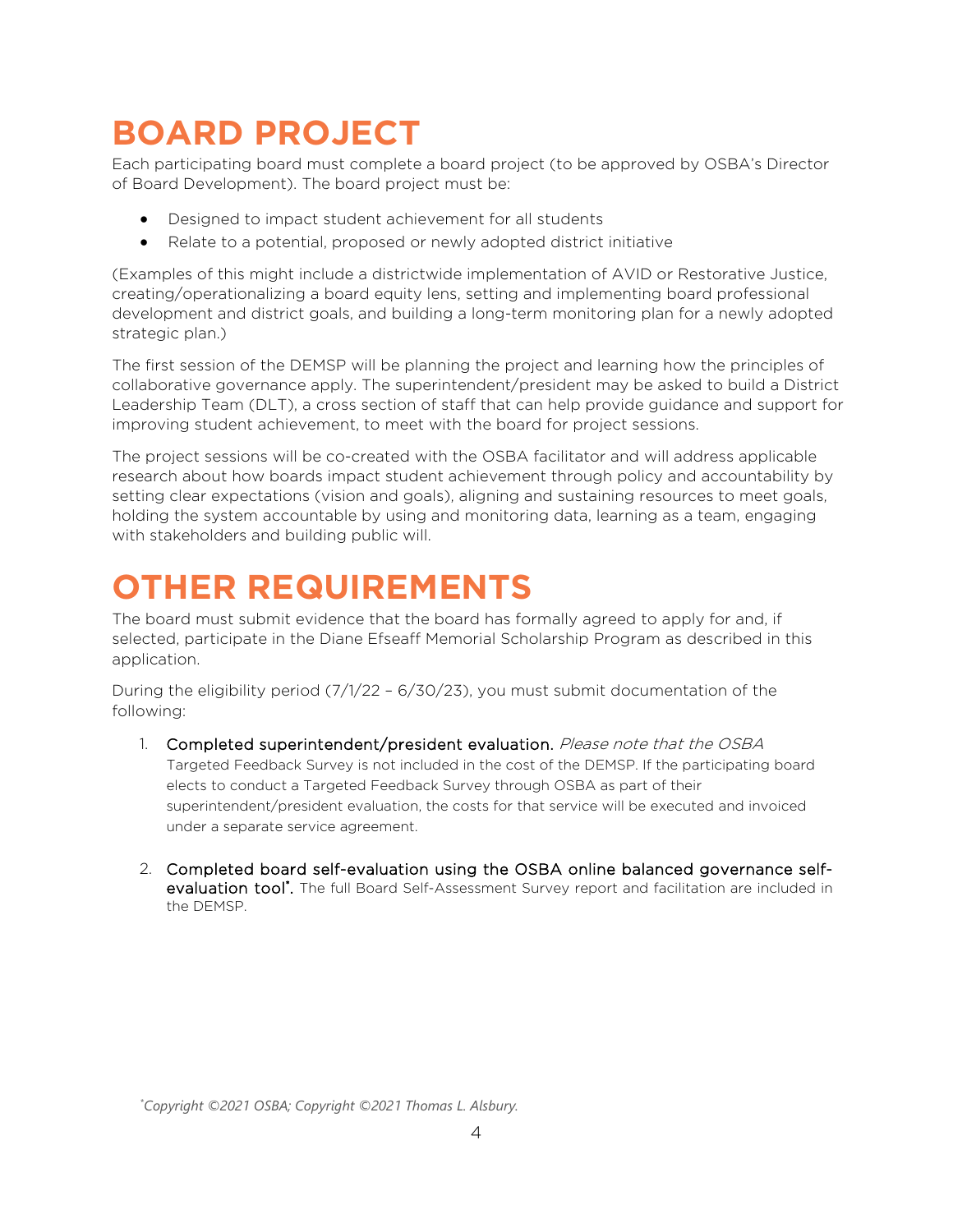# **PRICING**

| <b>PROGRAM</b>                                                                          | <b>COST</b>                                                                               |
|-----------------------------------------------------------------------------------------|-------------------------------------------------------------------------------------------|
| <b>Full DEMSP</b>                                                                       | \$2,925 plus travel expenses                                                              |
| (minimum 6 sessions; 18 hours)                                                          | (mileage, travel time, meals and hotel, if applicable)                                    |
| <b>Half DEMSP</b>                                                                       | \$1,925 plus travel expenses                                                              |
| (minimum 4 sessions; 12 hours)                                                          | (mileage, travel time, meals and hotel, if applicable)                                    |
| Additional DEMSP-related session<br>(if needed at the discretion of<br>the facilitator) | No workshop cost; expenses only<br>(mileage, travel time, meals and hotel, if applicable) |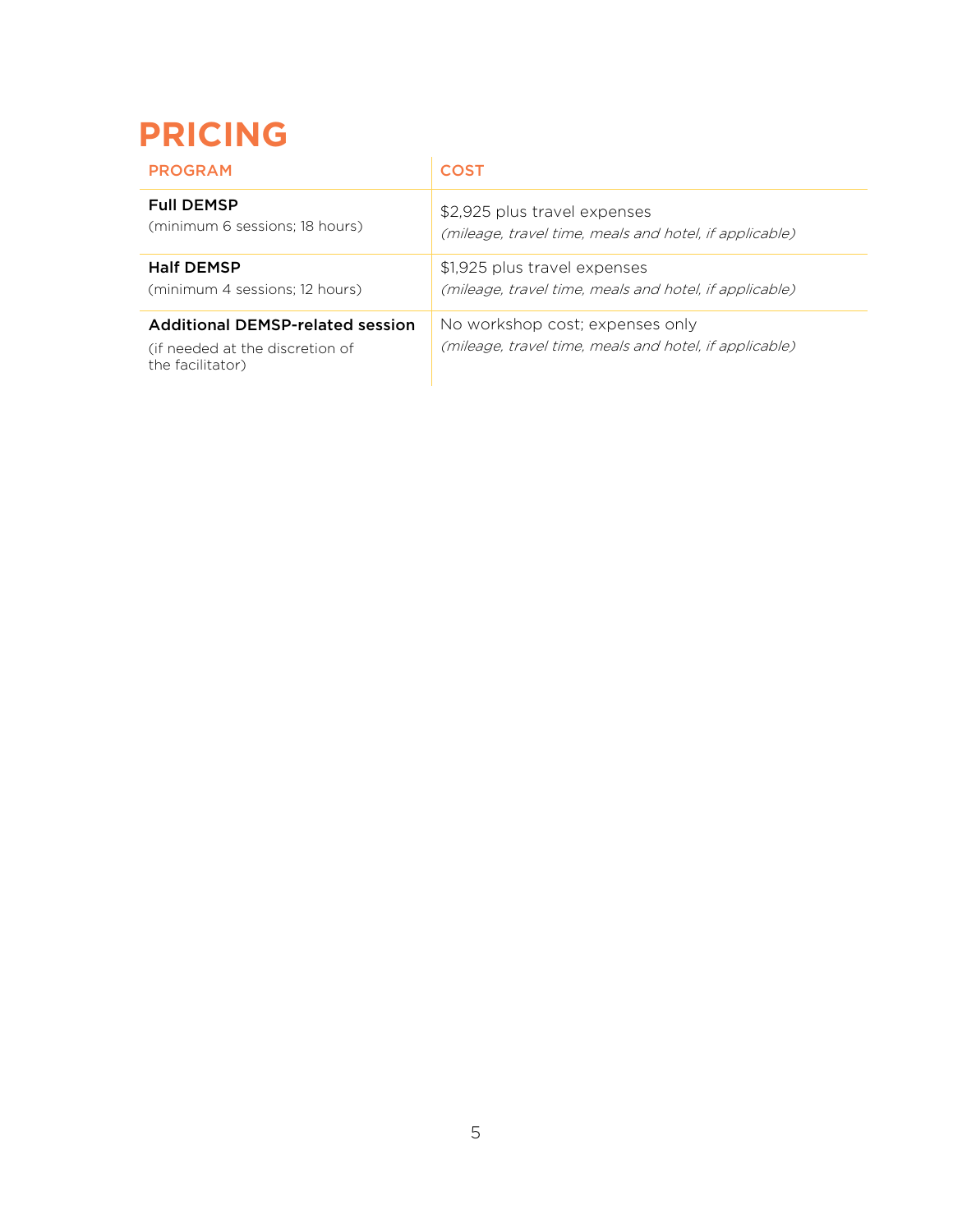### **APPLICATION AND ACKNOWLEDGEMENTS**

Please use the space below to respond to the following questions:

1. Identify whether the board is applying for the full DEMSP or the half DEMSP.

Select one:

- Full program
- Half program
- 2. Describe why the board wants to participate in the DEMSP and what the board hopes to learn by participating in this program. (For example, what are your greatest hopes for the system and board if selected to participate?)

3. Is there a specific aspect of student achievement you plan to impact through participation in this program?

4. List the board's professional development activities/trainings/conferences attended through OSBA, etc. within the last 24 months.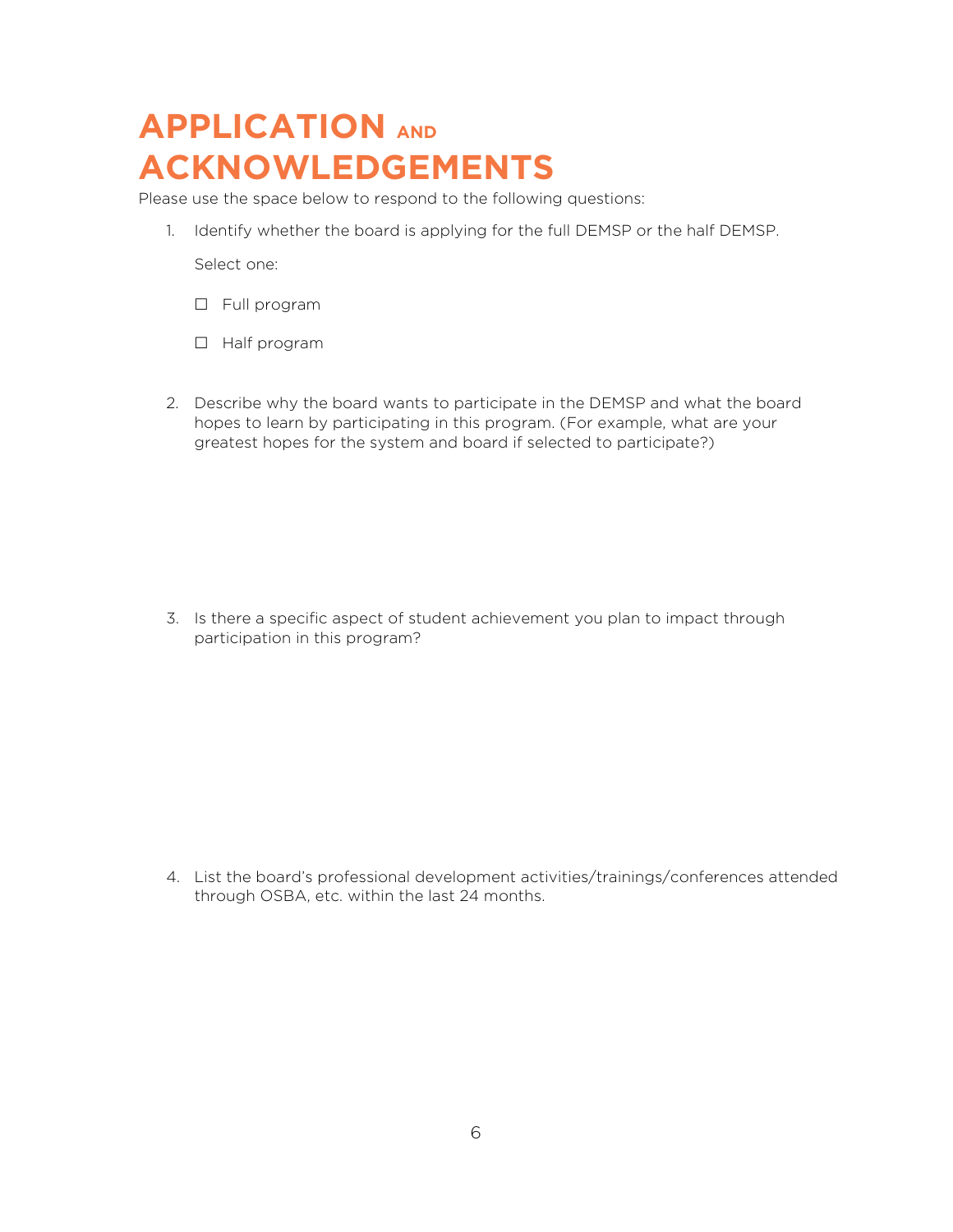5. Please explain your current board governance practices and what you're hoping to change (if any) by implementing a collaborative governance model.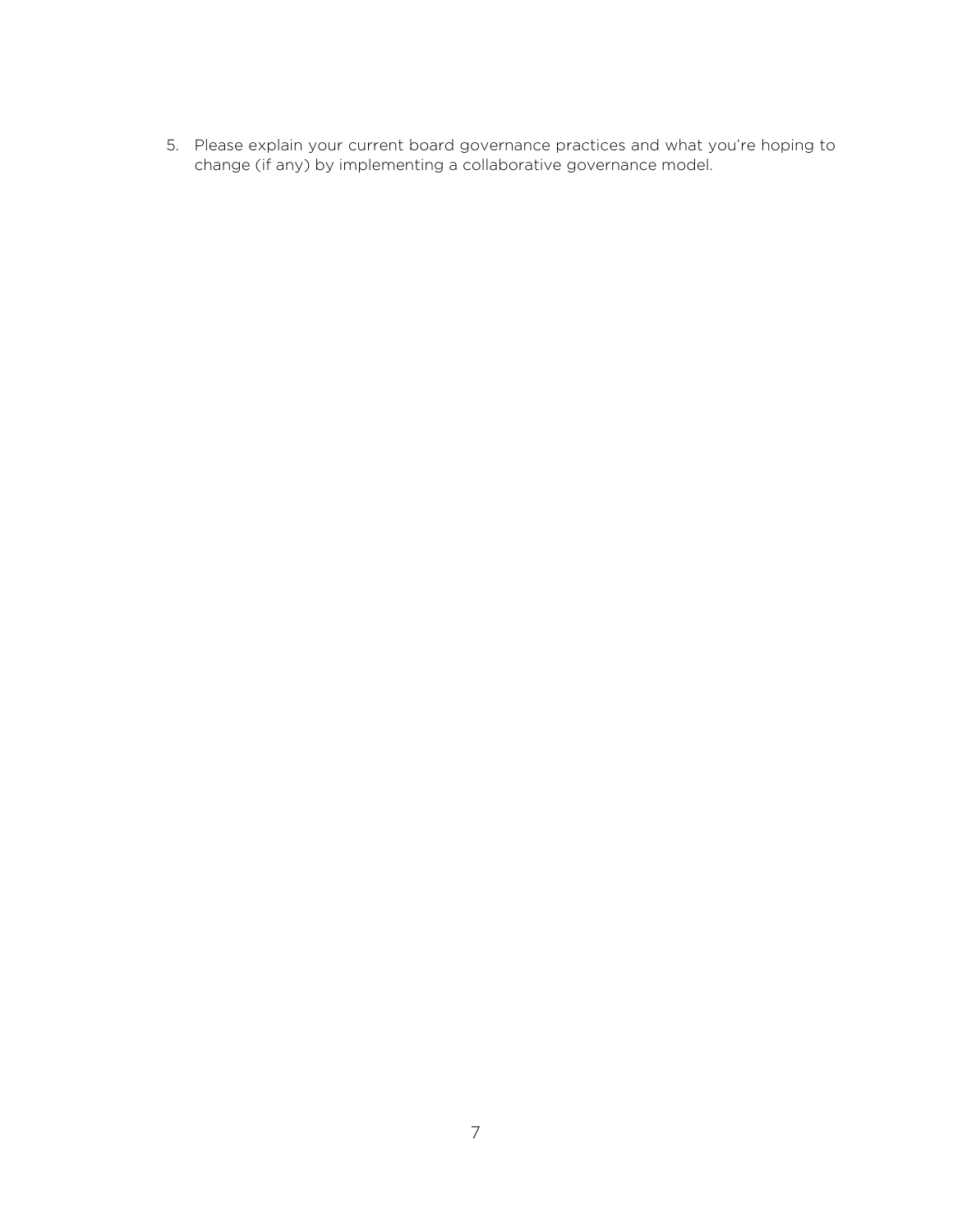#### Please read and initial each item below:

I acknowledge that I have read and understand all parts of the application.

The board has formally agreed to apply for and participate in the DEMSP. A copy of the resolution, motion and/or board minutes is included as documentation.

The board understands the time commitment involved in the DEMSP and has agreed to schedule DEMSP sessions with the facilitator as stand-alone special meetings (not combined with other agenda items). The board has agreed to devote approximately three hours to each session.

The board has agreed to full board participation and to have at minimum a

quorum present in each session with OSBA.

The board has agreed to complete all project requirements by June 30, 2023.

The board understands that all requirements of the DEMSP must be met before the district is awarded the \$5,000 or \$2,500 scholarship funds.

Signature of board chair **Date** Date